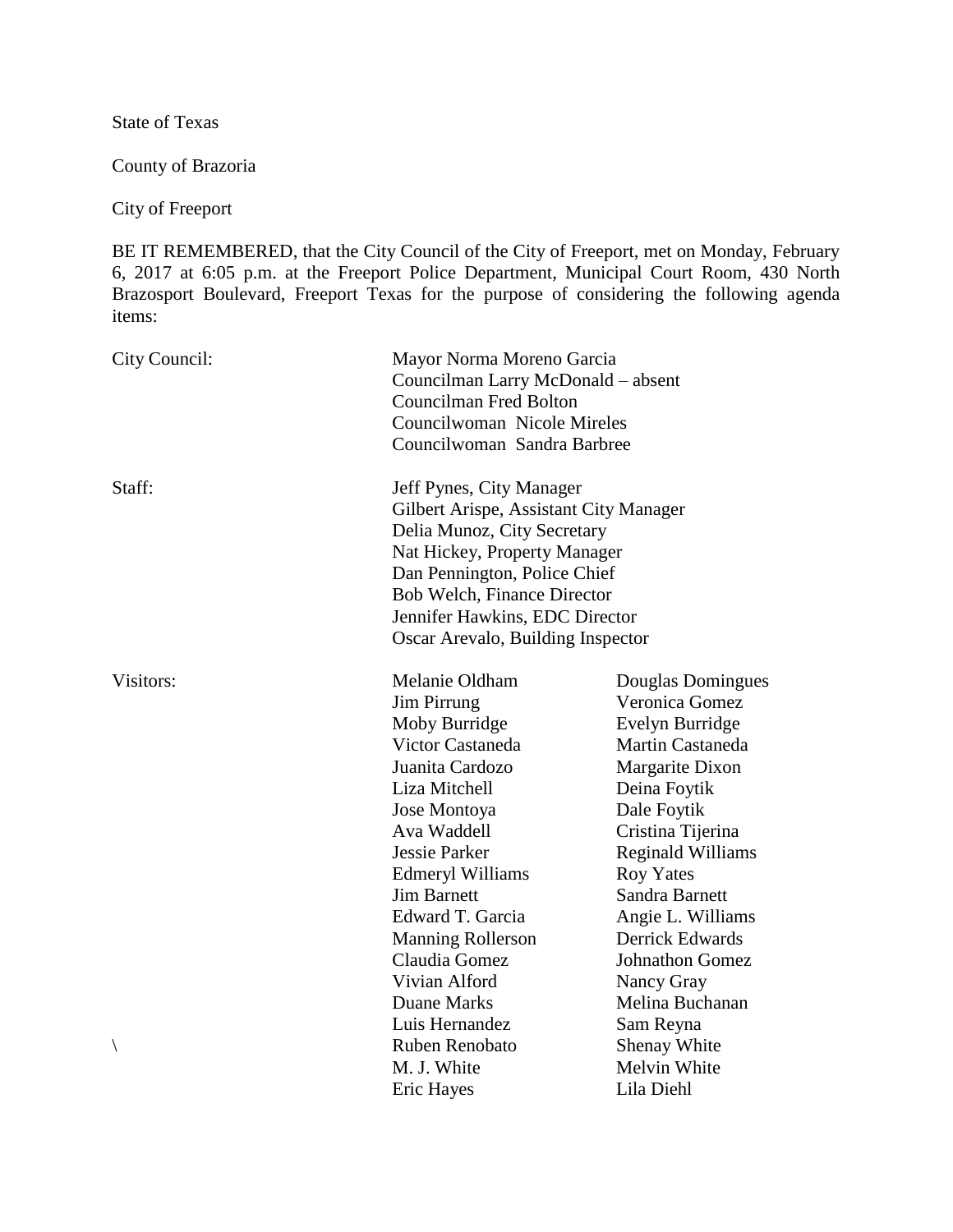D'Vane Buchanan Victoria Rodriguez Donna Jean Williams Maria Owens Margaret McMahan Lucia Perez Carlos Mercado David White Bo Smith Clare Dunn Troy Brimage Keith Stumbaugh Pam Tilley Katie Hector Sandra Edwards Clifton White, Sr.

Call to order.

Mayor called the meeting to order at 6:05 p.m.

Invocation.

Wallace Shaw offered the invocation.

Pledge of Allegiance.

Johnathan Gomez and Nathan Olachia led the Pledge of Allegiance.

Attending citizens and their business.

Public Appearances:

Members of the public are allowed to address the City Council at this time. Note, specific factual information or a recitation of existing policy may be furnished in response to an inquiry made, but any deliberation, discussion, or decision with respect to any subject about which the inquiry was made shall be limited to a proposal to place such subject on the agenda for a subsequent meeting for which notice is provided in compliance with the Texas Open Meetings Act unless said notice appears herein. The public is reminded that there is a (4) minute time limit as approved by City Council on June 21, 2010.

Ruben Renobato talked about placing an items on the agenda for public discussion, see Texas Attorney General opinion DM 228 Dan Morales 1993. He urges all council members to exercise their right on placing items on the agenda. A right that was given to you by the voters that elected you.

Consideration of approving November 21, 2016 Council Minutes.

On a motion with Councilwoman Mireles, seconded by Bolton, with all present voting "Aye" Council unanimously approved the November 21, 2016 Council Minutes with the corrections on the minutes that it was Margaret McMahan speaking, not Ruben Renobato.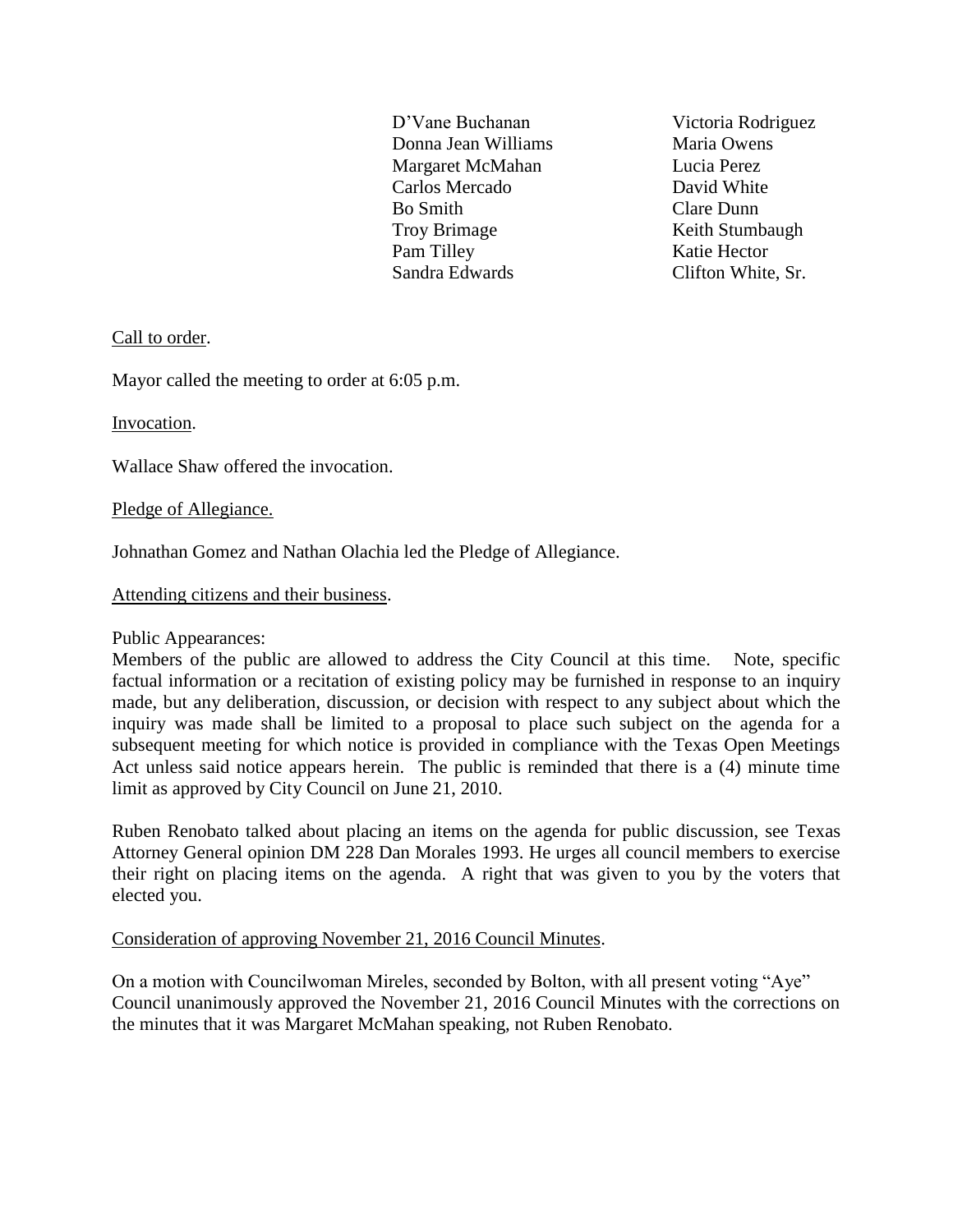Proclamation: Proclaiming the month of March as "Bleeding Disorders Awareness Month in Freeport , Texas.

Mayor Norma M. Garcia read out the proclamation and it was accepted by Brazoria Sheriff Charles Wagner. He thanked the City Council.

Consideration of approving Ordinance No. 2016-2125 enacting and adopting a supplement (S-20) to the Code of Ordinance of the City of Freeport.

On a motion by Councilman Bolton, seconded by Councilwoman Barbree, with all present voting "Aye", Council unanimously approved Ordinance No. 2016-2125 enacting and adopting a supplement (S-20) to the Code of Ordinance of the City of Freeport.

Consideration of approving Ordinance No. 2017-2129 calling the Annual General Election for the City of Freeport for the first Saturday in May, being May 6, 2017 at which the voters of said City residing in Wards B and D shall be permitted to vote for or against the candidates for positions B and D on the City Council of the City of Freeport and at which the voters of said City shall elect at large a mayor for said City.

On a motion by Councilwoman Barbree, seconded by Councilwoman Mireles, with all voting "Aye", Council unanimously approved Ordinance No. 2017-2129 calling the Annual General Election for the City of Freeport for the first Saturday in May, being May 6, 2017 at which the voters of said City residing in Wards B and D shall be permitted to vote for or against the candidates for positions B and D on the City Council of the City of Freeport and at which the voters of said City shall elect at large a mayor for said City, with corrections on the 3<sup>rd</sup> page.

Consideration of approving Resolution No. 2017-2509 suspension of CenterPoint Energy's proposed effective date related to its statement of intent to increase rates filed on or about November 16, 2016.

On a motion by Councilwoman Barbree, seconded by Councilwoman Mireles, with all present voting "Aye", Council unanimously approved Resolution No. 2017-2509 suspension of CenterPoint Energy's proposed effective date related to its statement of intent to increase rates filed on or about November 16, 2016.

Consideration of approving Resolution No. 2017-2510 authorizes the City to apply for a NIBRS Compliant RMS Project Grant to the Office of the Governor, Criminal Justice Division and agreeing to certain conditions in connection with such Grant No. 3232001.

On a motion by Councilwoman Mireles, seconded by Councilwoman Barbree, with all present voting "Aye", Council unanimously approved Resolution 2017-2510 authorizing the City to apply for a NIBRS Compliant RMS Project Grant to the Office of the Governor, Criminal Justice Division and agreeing to certain conditions in connection with such Grant No. 3232001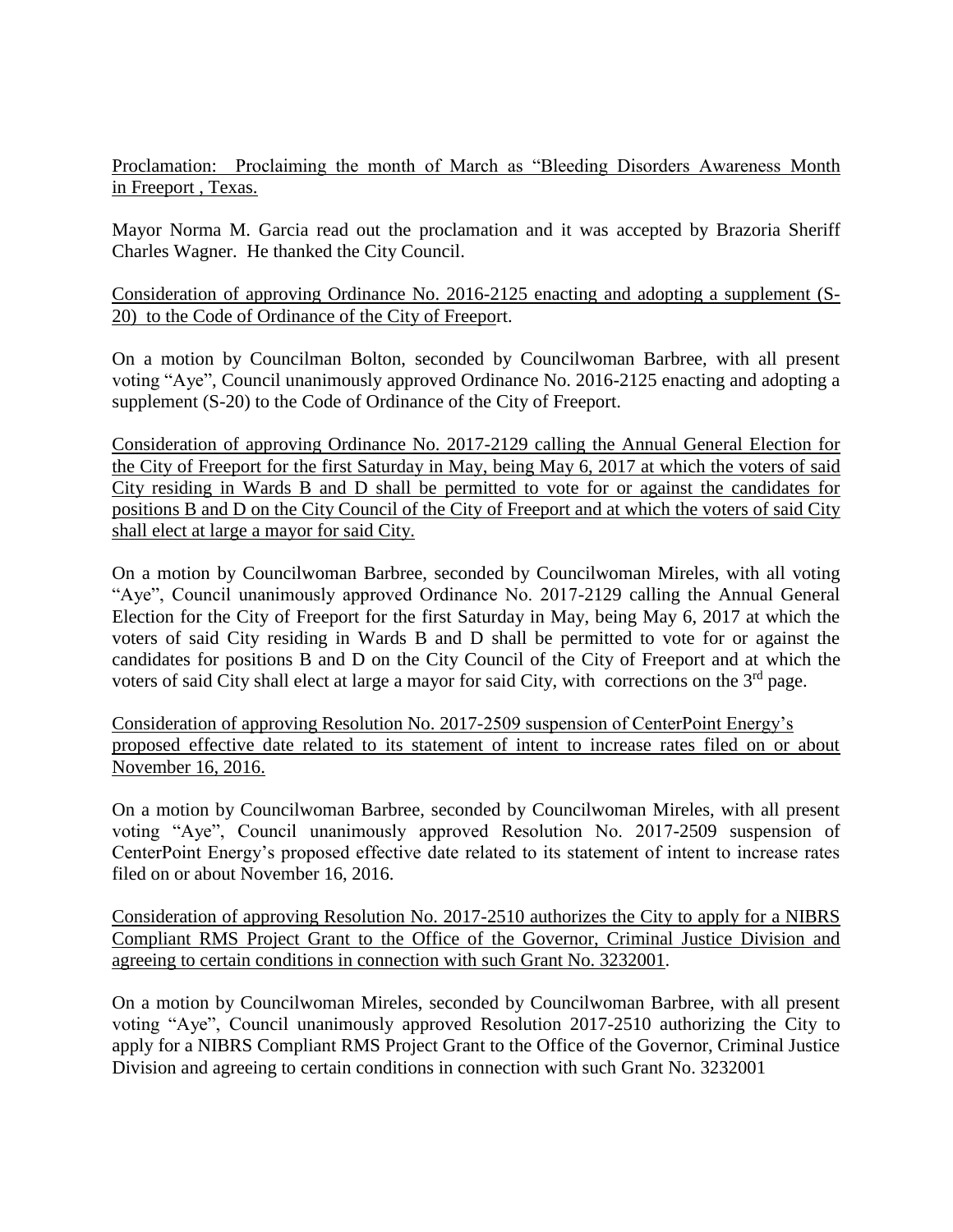Consideration of approving Resolution No. 2017-2511 authorizing the City Manager to apply to the office of the Governor, Criminal Justice Division for Fiscal Year 2017-2018, Radio Console Upgrade and Interoperability Grant and agreeing to certain conditions in connection with such Grant No. (3240301).

On a motion by Councilwoman Mireles, seconded by Councilwoman Barbree, with all present voting "Aye", Council unanimously approved Resolution No. 2017-2511 authorizing the City Manager to apply to the office of the Governor, Criminal Justice Division for Fiscal Year 2017- 2018, Radio Console Upgrade and Interoperability Grant and agreeing to certain conditions in connection with such Grant No. (3240301).

Consideration of approving Resolution No. 2017-2512 authorizing the City Manager to apply to the Office of the Governor, Criminal Justice Division, for Fiscal Year 2017-2018 Asset Protection Initiative Grant and agreeing to the certain conditions in connections with such Grant No. 3251701.

On a motion by Councilwoman Mireles, seconded by Councilwoman Barbree, with all present voting "Aye", Council unanimously approved Resolution No. 2017-2512 authorizing the City Manager to apply to the Office of the Governor, Criminal Justice Division, for Fiscal Year 2017- 2018 Asset Protection Initiative Grant and agreeing to the certain conditions in connections with such Grant No. 3251701.

Consideration of approving and accepting an application for commercial tax abatement on Lots 1, 2, 3 and 4, Block 164, Dow First Addition of the City of Freeport, Texas, setting a date for a hearing on such application and approving the form for a tax abatement agreement between the City and the owner(s) of such lots.

On a motion by Councilwoman Barbree, seconded by Councilwoman Mireles, with all present voting "Aye", Council unanimously approved an application for commercial tax abatement on Lots 1, 2, 3 and 4, Block 164, Dow First Addition of the City of Freeport, Texas, setting a date for March 20, 2017 for a hearing on such application and approving the form for a tax abatement agreement between the City and the owner(s) of such lots.

Consideration of approving the sale of the City's interest in Block 715, Lot 24, Velasco Townsite, Tax Id. No. 8110-3076-00, known as 1223 N. Ave. M.

On a motion by Councilwoman Mireles, seconded by Councilman Bolton, with all present voting "Aye", Council unanimously denied the sale of the City's interest in Block 715, Lot 24, Velasco Townsite, Tax Id. No. 8110-3076-00, known as 1223 N. Ave. M.

Consideration of approving the sale of the City's interest on Block 71, Lot 12, Velasco Townsite, Tax Id. No. 8110-0177-000, known as 224 South Ave. I.

On a motion by Councilman Bolton, seconded by Councilwoman Barbree, with all present voting "Aye", Council unanimously approved selling the City's interest on Block 71, Lot 12, Velasco Townsite, Tax Id. No. 8110-0177-000, known as 224 South Ave. I.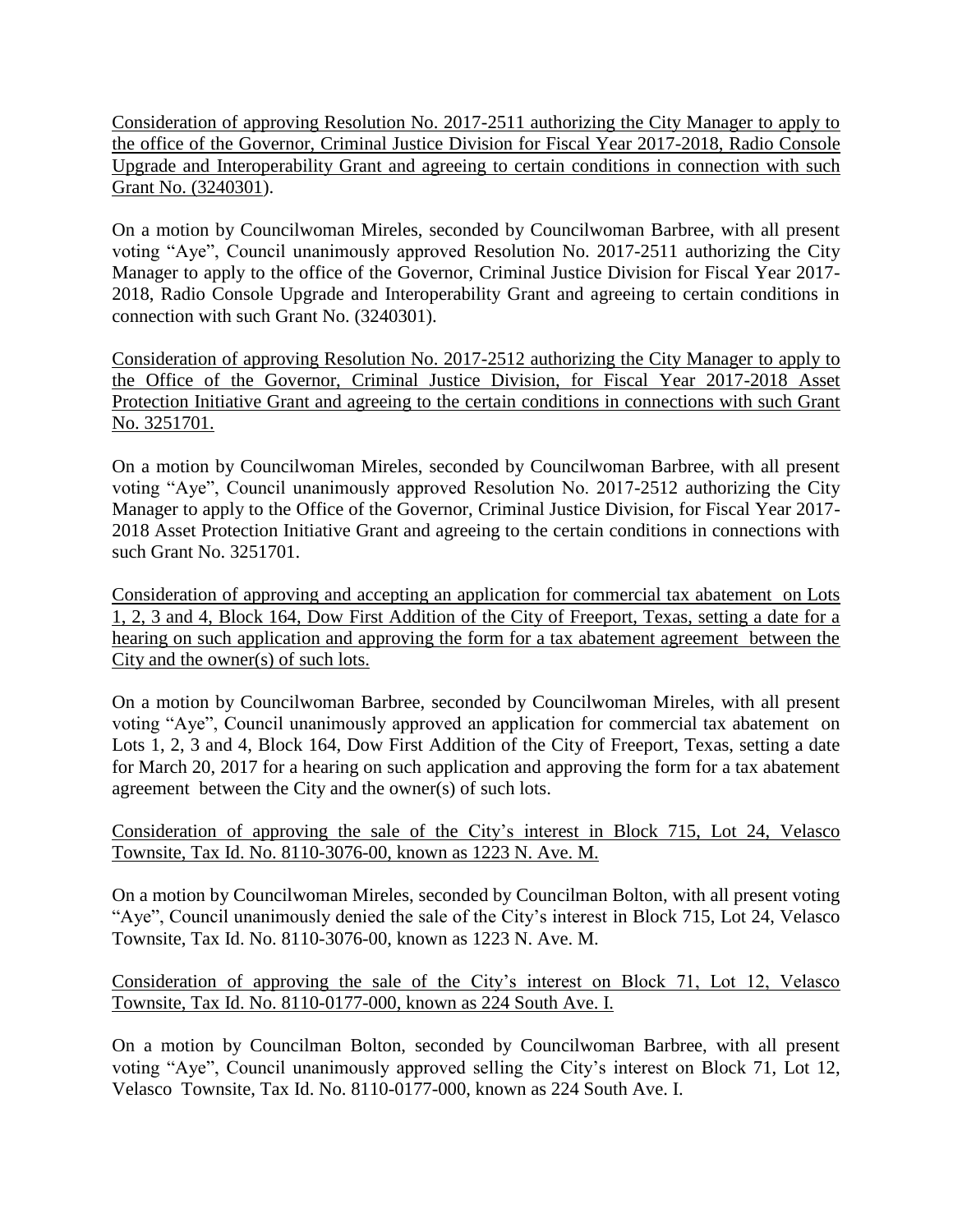Consideration of approving the sale of the City's interest on Block 36, Lot 9, 10 & 12, Velasco Townsite, Tax Id. No. 8110-0394-000, known as 618-624 South Ave. F.

On a motion by Councilwoman Mireles, seconded by Councilwoman Barbree, with all present voting "Aye", Council unanimously denied the sale of the City's interest on Block 36, Lot 9, 10 & 12, Velasco Townsite, Tax Id. No. 8110-0394-000, known as 618-624 South Ave. F.

Consideration of the approval of a 0.1433 acre easement granted by Freeport LNG to the City of Freeport to permit the installation of a waterline from the City's water main in the State Highway 332 right-of-way to a Freeport LNG facility located South of that highway and authorization of the Mayor to execute and the City Secretary to attest such easement on behalf of the City and cause it to be recorded in the Official Records of Brazoria County, Texas.

On a motion by Councilwoman Barbree, seconded by Councilman Bolton, with all present voting "Aye", Council unanimously approved a 0.1433 easement granted by Freeport LNG to the City of Freeport to permit the installation of a waterline from the City's water main in the State Highway 332 right-of-way to a Freeport LNG facility located South of that highway and authorization of the Mayor to execute and the City Secretary to attest such easement on behalf of the City and cause it to be recorded in the Official Records of Brazoria County, Texas.

Consideration of the approval of a 1.895 acre easement granted by Freeport LNG to the City of Freeport to permit the installation of a waterline from the City's water main in the State Highway 332 right-of-way to a Freeport LNG facility located South of that highway and authorization of the Mayor to execute and the City Secretary to attest such easement on behalf of the City and cause it to be recorded in the Official Records of Brazoria County, Texas, upon receipt of the signed original of such easement.

On a motion by Councilwoman Barbree, seconded by Councilman Bolton, with all present voting "Aye", Council unanimously approved a 1.895 acre easement granted by Freeport LNG to the City of Freeport to permit the installation of a waterline from the City's water main in the State Highway 332 right-of-way to a Freeport LNG facility located South of that highway and authorization of the Mayor to execute and the City Secretary to attest such easement on behalf of the City and cause it to be recorded in the Official Records of Brazoria County, Texas, upon receipt of the signed original of such easement.

Consideration of the approval of a 4.02 acre easement granted by Freeport LNG to the City of Freeport to permit the installation of a waterline from the City's water main in the State Highway 332 right-of-way to a Freeport LNG facility located South of that highway and authorization of the Mayor to execute and the City Secretary to attest such easement on behalf of the City and cause it to be recorded in the Official Records of Brazoria County, Texas, upon receipt of the signed original of such easement and a photocopy of a signed and acknowledged warranty deed conveying such 4.02 acres to Freeport LNG.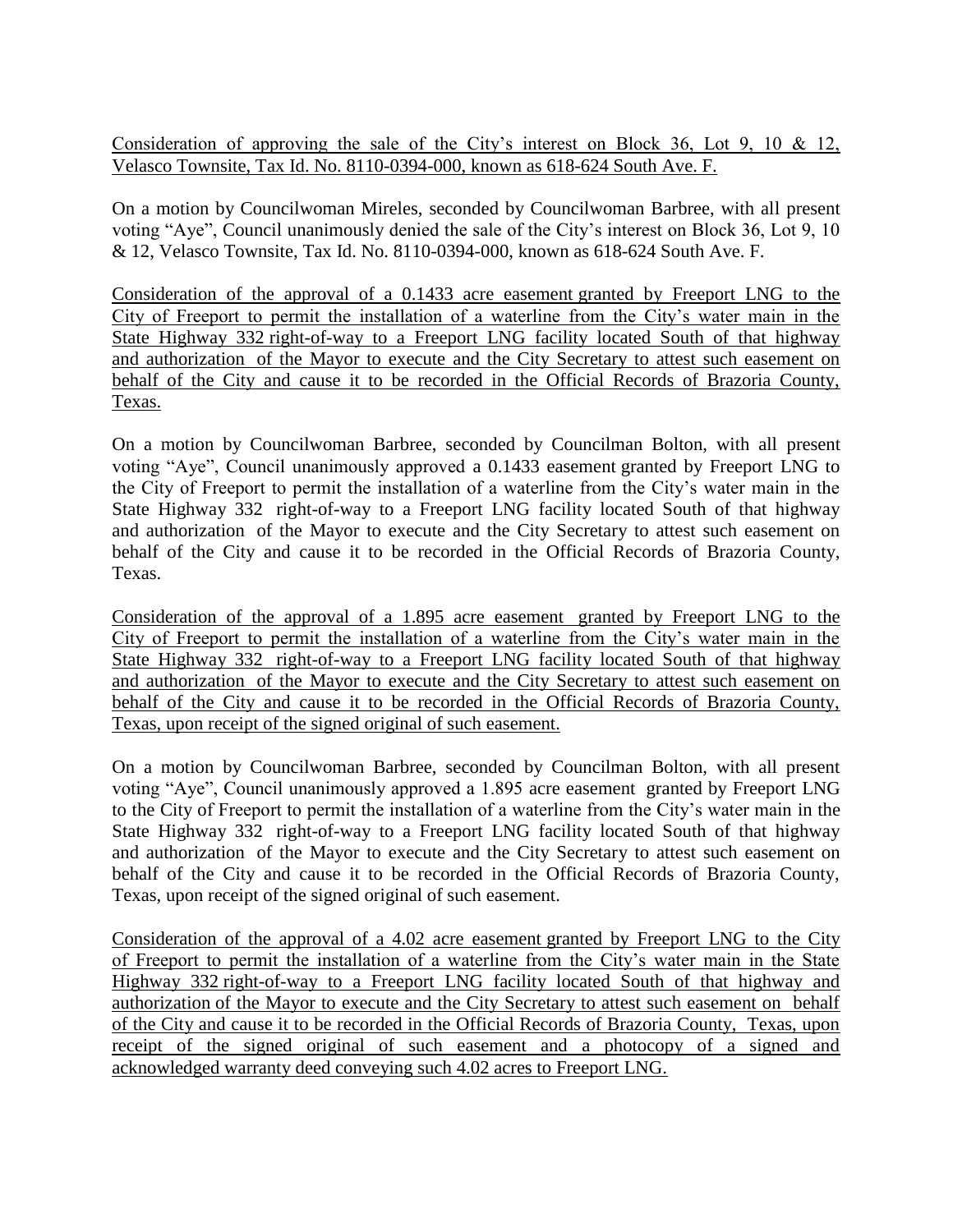On a motion by Councilwoman Barbree, seconded by Councilman Bolton, with all present voting "Aye", Council unanimously approved a 4.02 acre easement granted by Freeport LNG to the City of Freeport to permit the installation of a waterline from the City's water main in the State Highway 332 right-of-way to a Freeport LNG facility located South of that highway and authorization of the Mayor to execute and the City Secretary to attest such easement on behalf of the City and cause it to be recorded in the Official Records of Brazoria County, Texas, upon receipt of the signed original of such easement and a photocopy of a signed and acknowledged warranty deed conveying such 4.02 acres to Freeport LNG.

Consideration of approving a proposal by Sign AD to remove 880 square feet of signage on Hwy. 288 (old existing wooden billboard) one mile South of Hwy. 332, in exchange for City approval to convert a single face of their existing sign located at 1924 Brazosport Boulevard to a digital/LED face.

On a motion by Councilwoman Barbree, seconded by Councilwoman Mireles, with all present voting "Aye" Council unanimously approved Sign AD to remove 880 square feet of signage on Hwy. 288 (old existing wooden billboard) one mile South of Hwy. 332, in exchange for City approval to convert a single face of their existing sign located at 1924 Brazosport Boulevard to a digital/LED face. Sign AD has offered to provide 40 free hours per year of advertising time on the billboard located in Freeport, plus an additional 40 hours on their digital billboards located in either Galveston, LaPorte or Brookshire.

Discus and consider approving LJA Engineering, Inc. proposal and Service Agreement on Soccer Fields/Football Recreational Complex Rehabilitation, located at Cherry at West 7<sup>th</sup> Street.

Jose Montoya, President of the Freeport Soccer Club since 1990 spoke in favor of the rehabilitation of the complex. He has taken up the responsibility of doing some of the maintenance on the soccer fields for the children.

Liza Mitchell who is Director for TOPS; kids that have disabilities spoke in favor of the propose complex. Freeport does not have the sidewalks or restrooms to accommodate the disable, they go to Angleton.

Deina Foytik, President of the Brazosport Youth Soccer Association asked for support. Many others spoke in favor of the proposal of the Freeport Soccer Complex, rehabilitation, located at Cherry at West 7<sup>th</sup> Street.

David White, Melvin White, Shenay White acting President for the Little League Football spoke about the advantages of having the complex rehabilitated. Many of our children go play at other cities because our grounds are deteriorated to the point of being unfit. They have to go outside of Freeport and pay to use their fields. Participation in sports can help build self-esteem and confidence, motivates children to excel academically and build social skills. Children who participate in sports get praise and encouragement from coaches and parents, building selfconfidence. Adults and children use the track for walking.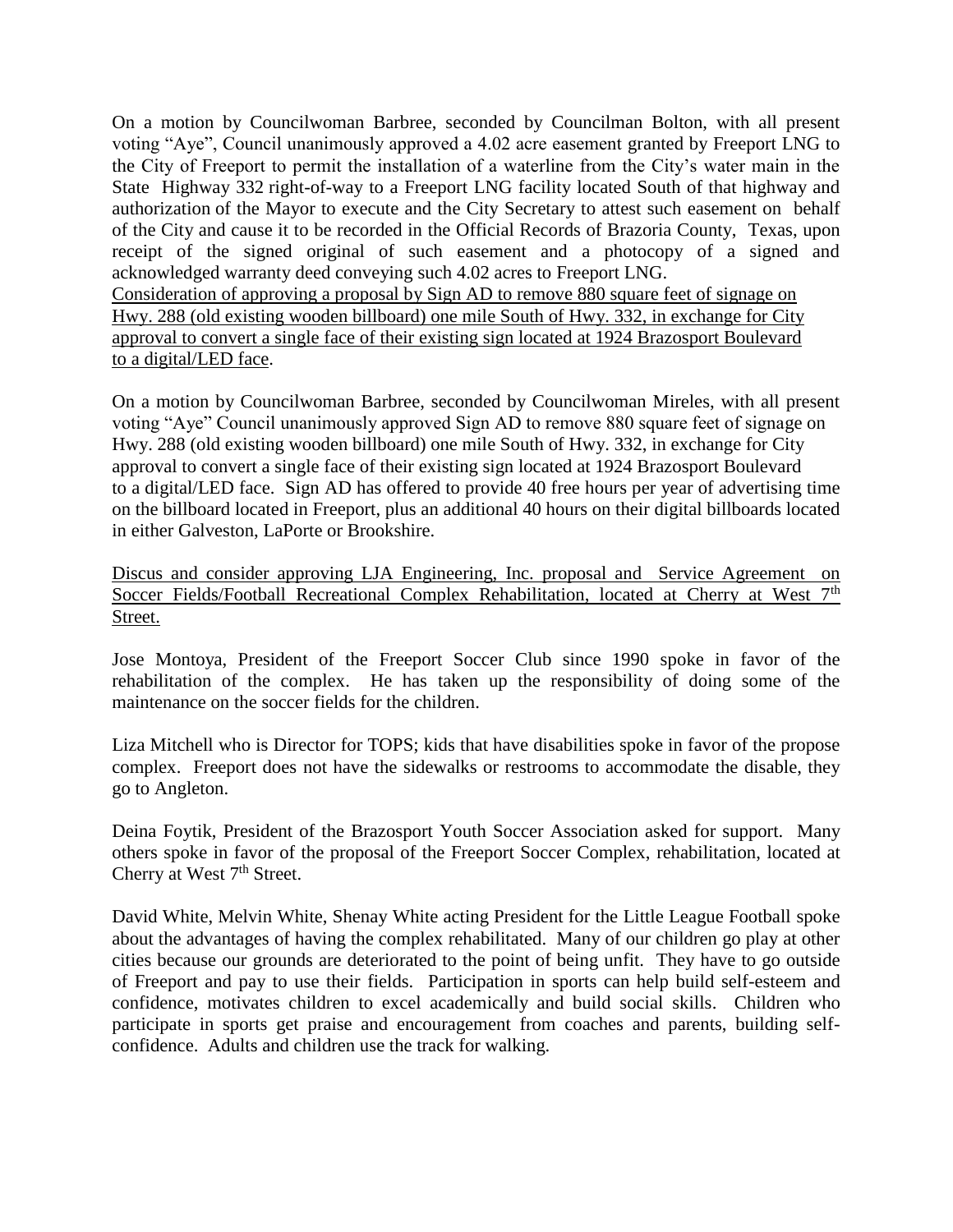Edward Garcia of 1924 is not against sports, asked if we could involve the Brazosport School District for help. The city would rather have sewer lines fixed and commodes that flush and sidewalks that we can walk on and streets.

Ruben Renobato of 1507 W. 2nd, asked for the cost of the proposed Freeport Soccer Complex. He doesn't object to the proposed complex, but doesn't see it as a priority and to remember when heavy rain comes, sewer backup into house.

Manning Rollerson asked spoke in favor the complex and asked that we give the opportunity's to children and keep them off the streets.

Melanie Oldham of 922 W. 5th., supports sports but like to see money put in street repairs and sewer systems, asked if there was any bid process. LJA was hired to look into why there was flooding on Velasco and she doesn't know what they recommended. She asked that the City slow down and determine what quality of life is for the children.

Margaret McMahan of 1330 W. 8th, spoke in behalf of the Concern Citizens of Freeport stated that Freeeport has an outstanding youth basketball group and supports fitness. In the best interest of the City, she requested the City get at least 3 bids on this project, since is over the \$50,000 limit. She remembers that BISD had an agreement until 2047 for maintaining the grounds. She suggested asking for assistance and/or partnering with B.I.S.D.

City Manager Jeff Pynes stated that the engineering cost is \$147,400.00 for the complex rehabilitation.

Councilwoman Mireles is not against the complex but her concern is why the existing fields are not maintained and why are we allowing our kids to play in such deplorable conditions. She would like to see more bids on this project.

Councilwoman Barbree stated that we need to invest in our children today.

Councilman Bolton stated that families don't want to bring their children here; our facilities are pathetic, second hand and its time we do something for the kids. We need quality of life in our community.

Mr. Jackson stated that he is Exporter Proud and we need to approach the chemical plants around us.

On a motion by Councilwoman Barbree, seconded by Councilwoman Mireles, with all present voting "Aye", Council unanimously approved to reagenda.

Consideration of approving a final plat of Blue Dolphin Site Subdivision, a subdivision of 80.289 acres, being the residual of a called 105.52 acre tract recorded in Volume 1058, page 783 of the Brazoria County Deed Records and a portion of Lot l in the Brazos Coast Investment Company Subdivision Number 10 recorded in Volume 2, Page 145 of the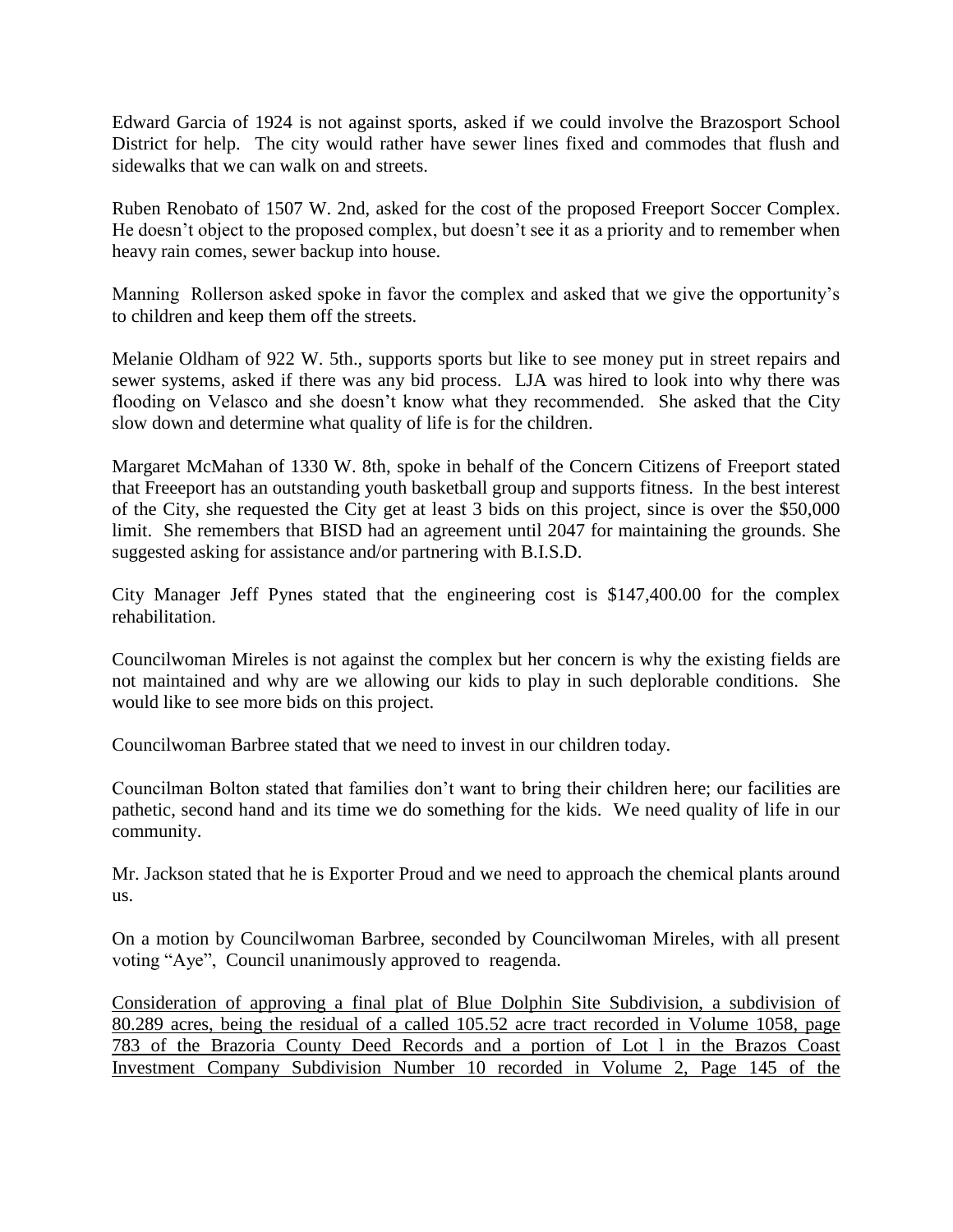Brazoria County Deed Records in the F. J. Calvit League, Abstract 51, Brazoria County, December 2016.

On a motion by Councilwoman Barbree, seconded by Councilwoman Mireles, with all present voting "Aye", Council unanimously approved a final plat of Blue Dolphin Site Subdivision, a subdivision of 80.289 acres, being the residual of a called 105.52 acre tract recorded in Volume 1058, page 783 of the Brazoria County Deed Records and a portion of Lot l in the Brazos Coast Investment Company Subdivision Number 10 recorded in Volume 2, Page 145 of the Brazoria County Deed Records in the F. J. Calvit League, Abstract 51, Brazoria County, December 2016.

Consideration of approving a re-plat of Freeport Christian Center, Lots 2-8 of Velasco Heights Annex, A. Calvit League, Abstract No. 49, Brazoria County.

On a motion by Councilwoman Barbree, seconded by Councilwoman Mireles, with all present voting "Aye", Council unanimously approved a replat of Freeport Christian Center, Lots 2-8 of Velasco Heights Annex, A. Calvit League, Abstract No. 49, Brazoria County.

Consideration of approving Kendig Keast Collaborative (KKC) Exhibit A Scope of Service and Exhibit B Support Services of Client for Freeport Master Plan.

Economic Development Director Jennifer Hawkins and Board Member Roy Yates discussed a proposed master plan for the City. It will replace the city's previous plan which was more of a beautification plan and did not address drainage and infrastructure. The City, Port Freeport and the Freeport Economic Development will share the cost of \$210.000 for a 20 year Comprehensive Master Plan.

On a motion by Councilman Bolton, seconded by Councilwoman Barbree, with all present voting "Aye', Council unanimously approved Kendig Keast Collaborative (KKC) Exhibit A Scope of Service and Exhibit B Support Services of Client for Freeport Master Plan.

Consideration of authorizing the City Attorney to prepare an ordinance for closing, abandoning and/or the sale of Ash Street right of way on West 9<sup>th</sup> Street, Windsor Terrace Subdivision, between Block 3, Lot 18, (Zoned R-2) and Lot 1, Block 4 (Zoned R-3).

On a motion by Mayor Norma Garcia, seconded by Councilwoman Barbree, with all present voting 2 to 2, (tie vote) to authorize the City Attorney to prepare an ordinance for closing abandoning and/or the sale of Ash Street right of way on West  $9<sup>th</sup>$  Street, Windsor Terrace Subdivision, between Block 3, Lot 18, (Zoned R-2) and Lot 1, Block 4 (Zoned R-3). Councilman Bolton and Councilwoman Mireles opposed.

Consideration of advertising and setting a bid date for March 6, 2017 for stabilization of asphalt in Second Street , beginning at the apron on Brazosport Boulevard (SH 288) to the East side of Brazos Boulevard, right- of-way under the Navigation Boulevard (FM1495) bridge, an area of approximately 450,000 to 500,000 square feet, using SA-44/LS-44 ecological stabilizer, with all joints in underlying concrete pavement to be stabilized with Geo-grid underlayment to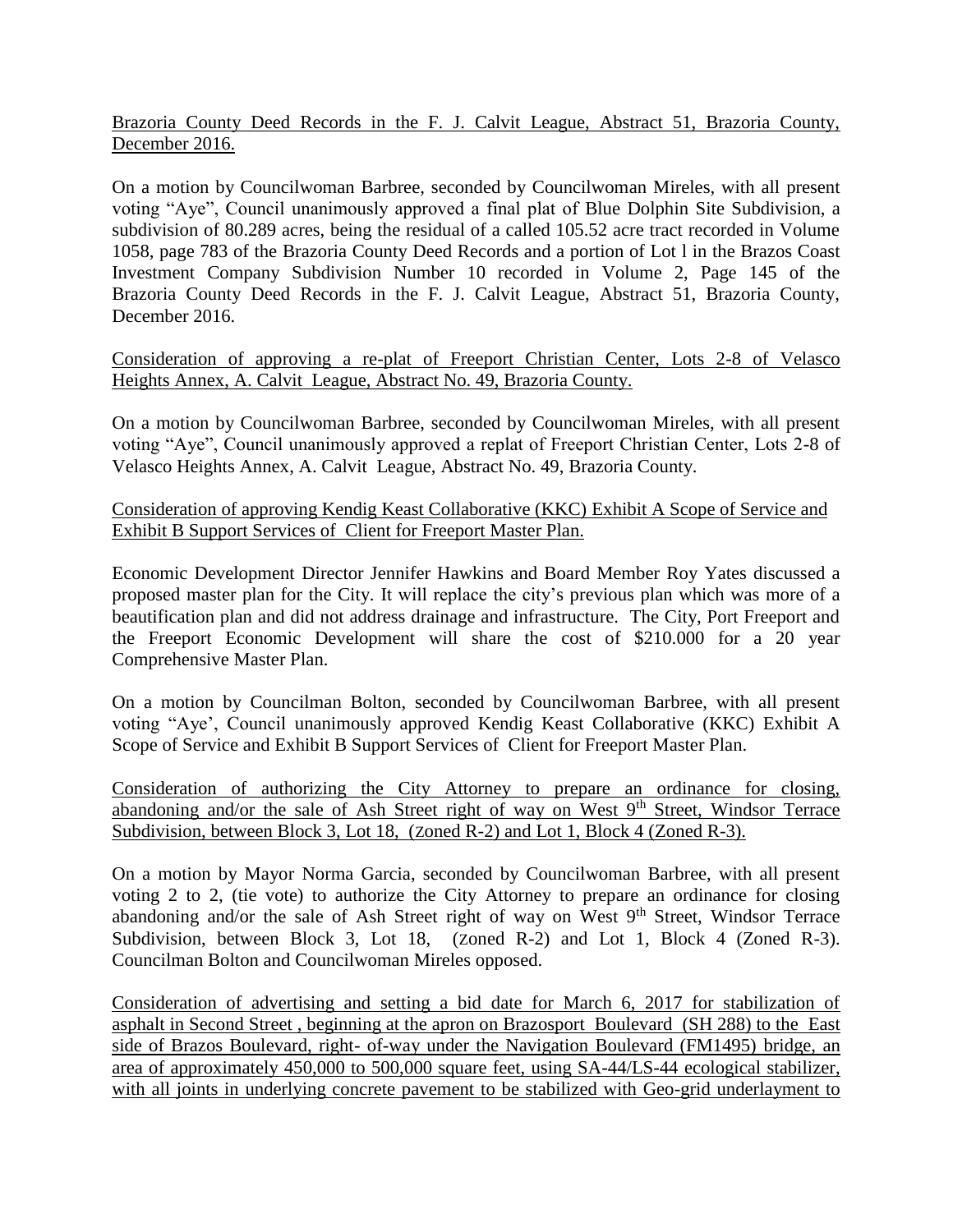bridge movement between the concrete, slabs and flexible road stabilizer, according to the below mentioned plans and specifications.

On a motion by Councilman Bolton, seconded by Councilwoman Barbree, with all present voting "Aye", Council unanimously approved advertising and setting a bid date for March 6, 2017 for stabilization of asphalt in Second Street, beginning at the apron on Brazosport Boulevard (SH 288) to the East side of Brazos Boulevard, right- of-way under the Navigation Boulevard (FM1495) bridge, an area of approximately 450,000 to 500,000 square feet, using SA-44/LS-44 ecological stabilizer, with all joints in underlying concrete pavement to be stabilized with Geo-grid underlayment to bridge movement between the concrete, slabs and flexible road stabilizer, according to the below mentioned plans and specifications.

Consideration of advertising and setting a bid date for March 6, 2017 for installation of asphalt Type D in Second Street, beginning at the apron on Brazosport Boulevard (SH 288) to the East side of Brazos Boulevard, right of way under the Navigation Boulevard (FM 1495) bridge, an area of approximately 450,000 to 500,000 square feet, and restriping to original markings, according to the below mentioned plans specifications.

On a motion by Councilman Bolton, seconded by Councilwoman Barbree, with all present voting "Aye", Council unanimously approved advertising and setting a bid date for March 6, 2017 for installation of asphalt Type D in Second Street, beginning at the apron on Brazosport Boulevard (SH 288) to the East side of Brazos Boulevard, right of way under the Navigation Boulevard (FM 1495) bridge, an area of approximately 450,000 to 500,000 square feet, and restriping to original markings, according to the below mentioned plans specifications.

Consideration of approving a request from Vijay Patel for parking six park models RV's in Freeport RV Park until September 2024.

Paras Chokshi owner of the Freeport RV Park did not think he needed a permit to park the trailers because the trailers are registered as RV.'s. Building Official Oscar Arevalo stated the RV's do not comply with the ordinance and they will have to have a variance or amend the ordinance. This type of RV's require a TxDot permit to move on the highway.

Mayor Norma Garcia asked Mr. Shaw if this was a sufficient request or to amend the ordinance.

Mr. Shaw stated the ordinance could be amended to fit the definition of the parked RV's.

Councilwoman stated that she wanted to fair and transport.

On a motion by Councilman Bolton, seconded by Councilwoman Barbree, with all present voting 3 to l, to approve a request from Vijay Patel for parking six park models RV's in Freeport RV Park until September 2020, until a various or the ordinance can be amended. Councilwoman Mireles opposed.

Consideration of approving Gardner Campbell proposal to develop 600 Block of West Brazos and to close, abandon the 600 Block of West Brazos.